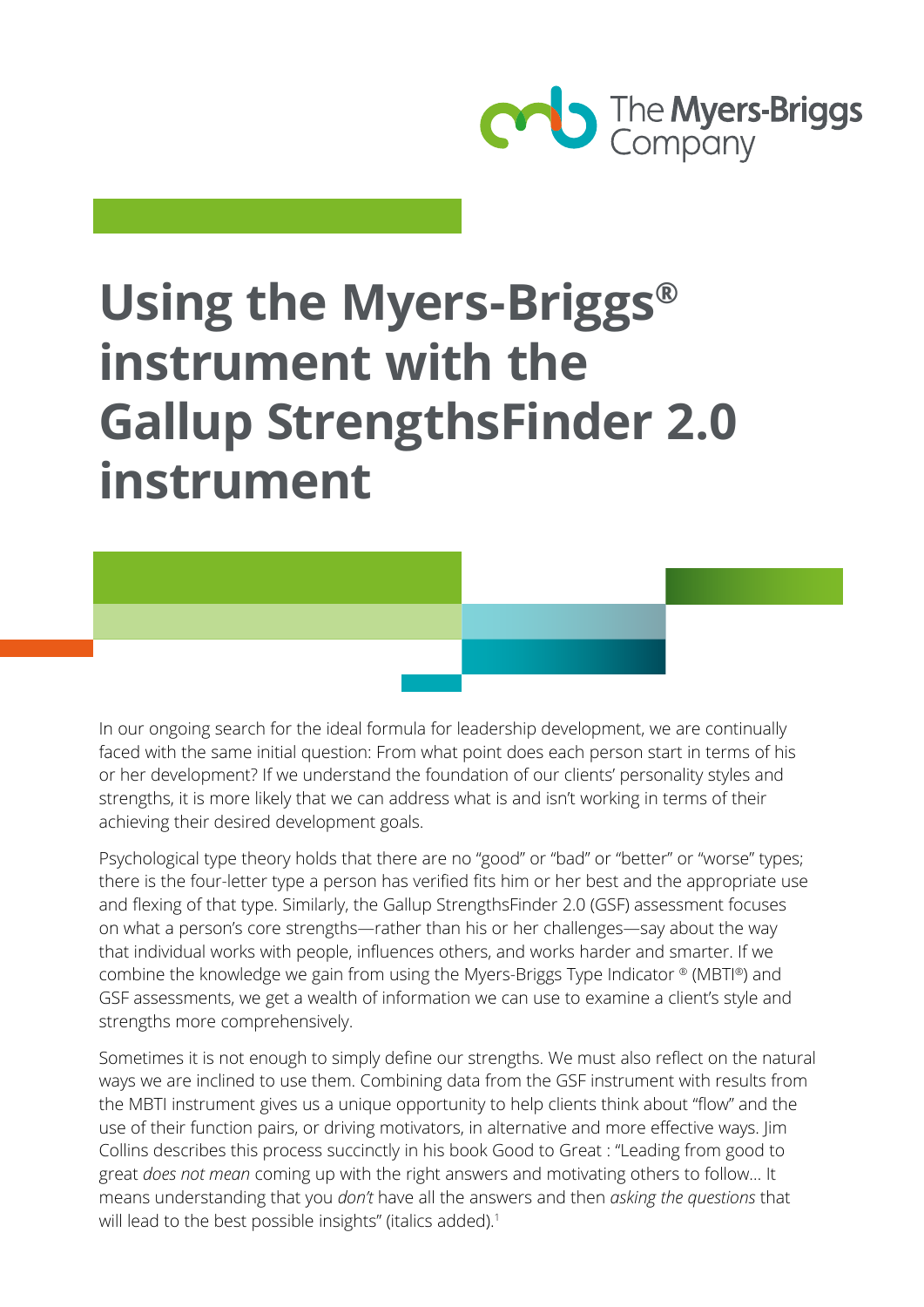## **Developing strengths: an effective approach**

When we are developing leaders, our role as facilitator is to help direct them toward actualizing their strengths and recognizing their challenges as opportunities for development rather than as flaws to hide or to be ashamed of. Using the Myers-Briggs® and GSF assessments together is an effective approach to creating sustainable behavioral changes that will ultimately benefit the organization and realize a substantial return on investment. The synergy achieved provides a multidimensional view of leadership that can be used at many levels of an organization.

The GSF assessment grew out of the positive psychology movement begun by Martin Seligman (optimism vs. pessimism) and Mihalyi Csikszentmihalyi (flow). Donald Clifton studied Seligman's and Csikszentmihalyi's work and then asked, "What would happen if we studied what is right with people?" He believed it is better to start with developing one's existing strengths than to focus on one's challenges. This relates to the type construct that says people focus on developing their preferred functions, the dominant and auxiliary, during the first half of life. Then, in the second half, they move on to developing their less-preferred functions, the tertiary and inferior. GSF strengths are unstable during childhood, become more stable as people develop, and are consistent through adulthood. According to Clifton's theory, it's how one uses a strength that counts; it is impossible to be too talented or too successful. This overlaps with the type construct that type development is about the appropriate use of one's type.

Clifton further contends that the extent to which people use their strengths at work is predictive of their level of engagement on the job. His research shows that employees who have the opportunity to tune into and use their strengths on the job are six times as likely to be engaged at work and more than three times as likely to report an excellent quality of life.<sup>2</sup> Our overall strengths are not affected by mood, and under duress they do not become our weaknesses. This finding is different from the type concept of being "in the grip" of the inferior function, which posits that we reverse the order in which we use our preferences when we are under great stress. These data resulted from a study comparing test-retest results from the GSF assessment as well as from a side-by-side comparison of the GSF tool with the 16PF and CPI 260® instruments. The overall story the GSF instrument tells is that the choices

people make between the two statements in each item on the assessment parallel the choices they make every day in the real world.

The premise for using the GSF tool with both individuals and teams is that if you focus first on developing your strengths, "you cannot be anything you want to be—but you can be a lot more of who you already are."3 When we apply this idea to type theory and using preferences in combination with strengths, we can highlight aspects of certain MBTI preferences that will enhance and amplify GSF strengths and enable them to be as effective as possible. Much as with using the MBTI instrument with teams, the goal of using the GSF assessment with teams is to create synergy by pairing individuals with different strengths so they can balance, energize, and challenge one another to achieve their best performance. GSF theory suggests that teams composed of people who have differing top five strengths will have greater diversity, better decision-making practices, and sounder creative processes.

The GSF assessment has four strength domains:

- **- Relating themes** (working with people) are Harmony, Communication, Empathy, Includer, Individualization, Relator, and Responsibility
- **- Impacting themes** (influencing people) are Command, Competition, Developer, Positivity, Maximizer, and Woo
- **- Striving themes** (working harder) are Achiever, Activator, Belief, Significance, Discipline, Adaptability, Focus, Restorative, and Self-Assurance
- **- Thinking themes** (working smarter) are Analytical, Arranger, Consistency, Connectedness, Deliberative, Futuristic, Ideation, Input, Intellection, Learner, Context, and Strategic

We can examine where a person's top five strengths fall in terms of these four strength domains. If a person's strengths traverse domains, this is an additional asset. If they are clustered in one domain, this is an opportunity to expand on type flexing and development to enhance the use of existing strengths. The following chart offers suggestions about integrating the GSF and MBTI instruments for ideal use of strengths and type preferences.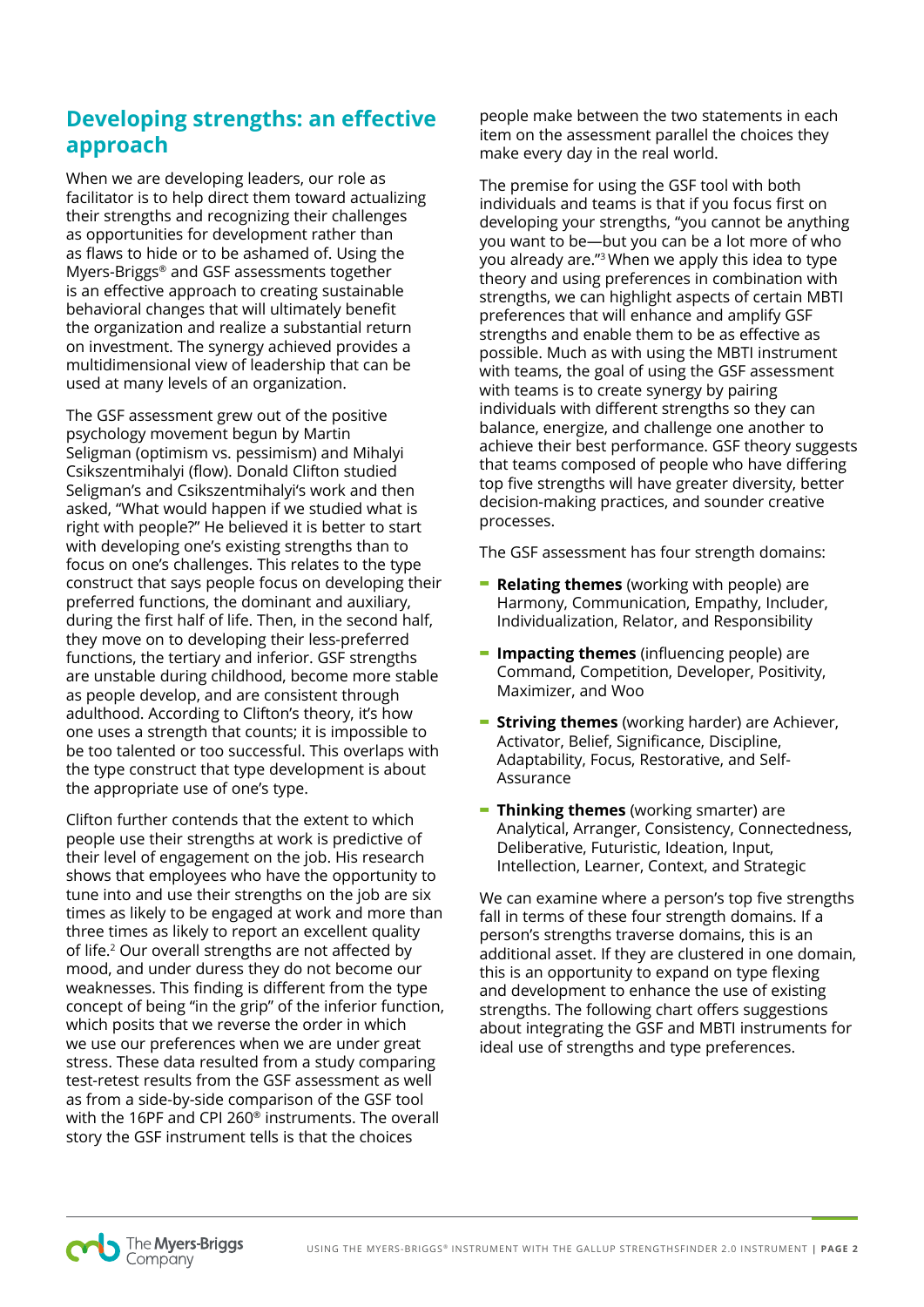| <b>Strength</b><br>domain                    | Needs on a team                          | As a leader                         | In conflict                                  | MBTI <sup>®</sup> preference to flex<br>or develop                          |  |  |
|----------------------------------------------|------------------------------------------|-------------------------------------|----------------------------------------------|-----------------------------------------------------------------------------|--|--|
| <b>Relating themes (working with people)</b> |                                          |                                     |                                              |                                                                             |  |  |
| <b>Harmony</b>                               | To achieve<br>consensus                  | Promote<br>collaboration            | Look for agreement                           | Thinking (try to be more<br>directive and less diplomatic)                  |  |  |
| Communication                                | To tell their story                      | Are great presenters                | Need to be heard                             | Introversion (reflect on<br>others' viewpoints)                             |  |  |
| <b>Empathy</b>                               | To understand<br>others                  | Tune into others                    | Sense others'<br>feelings                    | Thinking (attend to their own<br>needs and ideas)                           |  |  |
| Includer                                     | To get everyone<br>involved              | Accept others                       | Include others                               | Introversion (consider that<br>others may not want to be<br>included)       |  |  |
| Individualization                            | To appreciate<br>uniqueness in<br>people | Join people together                | Recognize varying<br>viewpoints              | Thinking (focus on facts and<br>people)                                     |  |  |
| <b>Relator</b>                               | To have closeness<br>with others         | Enjoy reaching goals<br>with others | Are anxious about<br>distance from<br>others | Thinking (manage anxiety<br>about not being close with<br>everyone)         |  |  |
| <b>Responsibility</b>                        | To see things<br>through                 | Take ownership                      | Are honest and<br>loyal                      | Feeling (establish<br>relationships while also<br>meeting goals)            |  |  |
| <b>Impacting themes (influencing people)</b> |                                          |                                     |                                              |                                                                             |  |  |
| Command                                      | To make decisions                        | Take control                        | Move conflict<br>forward                     | Feeling (include others in<br>decision-making processes)                    |  |  |
| Competition                                  | To be the best                           | Want to be the best                 | Need to win                                  | Feeling (collaborate better<br>with others)                                 |  |  |
| <b>Developer</b>                             | To encourage<br>others                   | Cultivate growth in<br>others       | Recognize<br>improvements                    | Sensing (attend to details of<br>what exactly needs changing)               |  |  |
| <b>Positivity</b>                            | To engender<br>enthusiasm                | Get buy-in from<br>others           | Keep things upbeat                           | Sensing (attend to what is<br>realistic)                                    |  |  |
| <b>Maximizer</b>                             | To achieve<br>excellence                 | Focus on strengths                  | Seek to improve                              | Thinking (think critically about<br>what may be lacking)                    |  |  |
| <b>Woo</b>                                   | To meet people                           | Network with others                 | Keep people<br>connected                     | Introversion (reflect on what<br>the connections do for them<br>and others) |  |  |
| <b>Striving themes (working harder)</b>      |                                          |                                     |                                              |                                                                             |  |  |
| <b>Achiever</b>                              | To challenge                             | Are productive                      | Make it productive                           | Feeling (put energy into<br>creating relationships)                         |  |  |
| <b>Activator</b>                             | To learn by doing                        | Make things happen                  | Can be impatient                             | Perceiving (pause and reflect<br>on what they are learning)                 |  |  |
| <b>Belief</b>                                | To see value                             | Provide a purpose                   | Keep things on<br>track                      | Perceiving (reflect on being in<br>the moment)                              |  |  |
| <b>Significance</b>                          | To make a<br>difference                  | Strive to be<br>important           | Need to be<br>recognized                     | Thinking (reflect on being<br>objective and impartial)                      |  |  |
| <b>Discipline</b>                            | To organize                              | Create order                        | Add structure                                | Perceiving (don't make<br>decisions too soon)                               |  |  |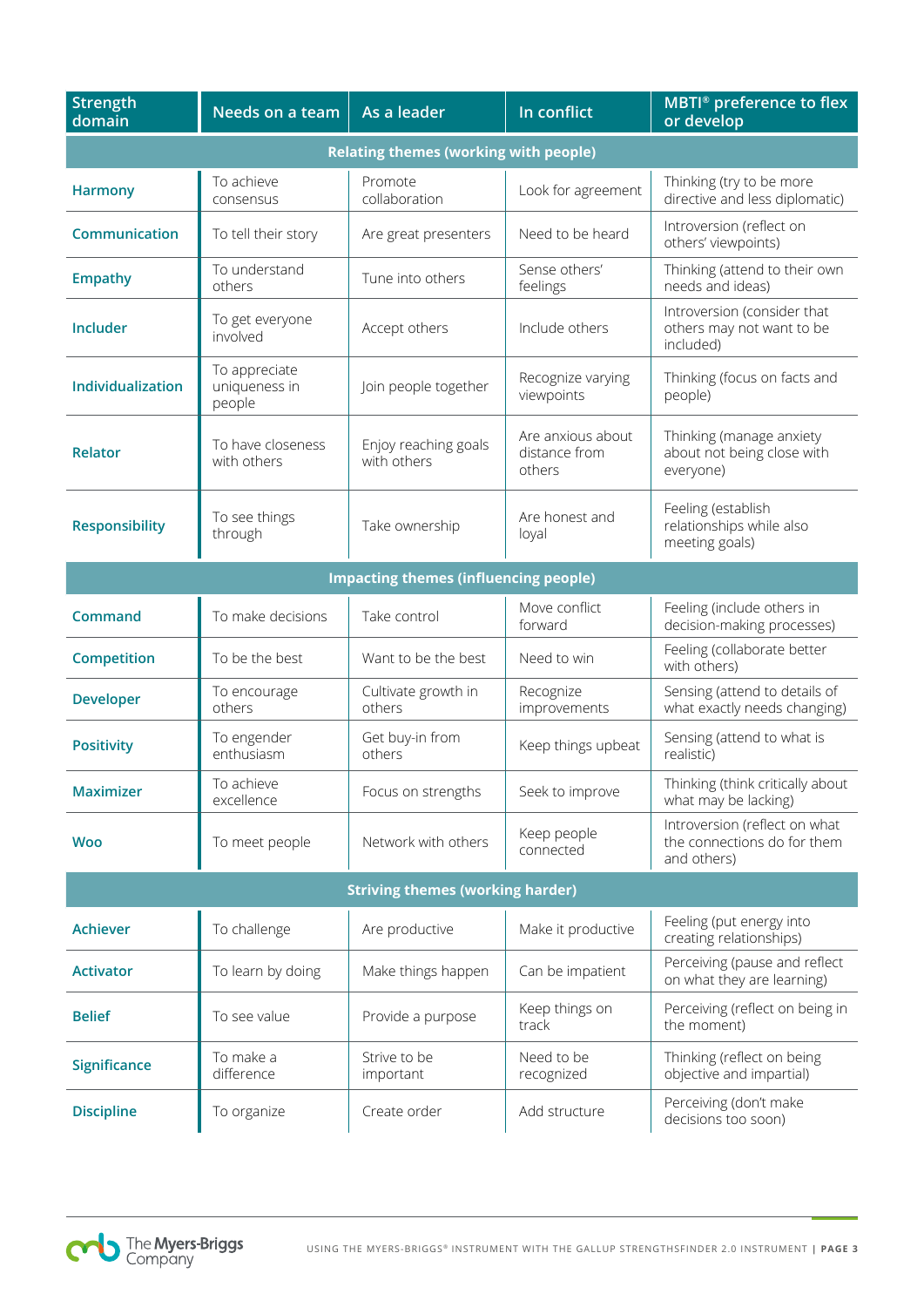| <b>Adaptability</b>                      | To have flexibility        | Live in the moment                | Go with the flow                  | Judging (recognize that a<br>decision must be made<br>eventually)   |  |  |  |
|------------------------------------------|----------------------------|-----------------------------------|-----------------------------------|---------------------------------------------------------------------|--|--|--|
| <b>Focus</b>                             | To finish                  | Prioritize and follow<br>through  | Stay on track                     | Perceiving (make sure they<br>have all the necessary<br>information |  |  |  |
| <b>Restorative</b>                       | To solve problems          | Assess challenges                 | Help resolve<br>differences       | Feeling (allow people to be<br>heard and acknowledge<br>them)       |  |  |  |
| Self-assurance                           | To be right                | Provide confidence                | Influence outcome                 | Introversion (reflect on the<br>needs and ideas of others)          |  |  |  |
| <b>Thinking themes (working smarter)</b> |                            |                                   |                                   |                                                                     |  |  |  |
| Analytical                               | To think critically        | Assess situations                 | Can see all sides                 | Feeling (what do people need<br>to feel engaged?)                   |  |  |  |
| Arranger                                 | To design a plan           | Configure for<br>productivity     | Are flexible                      | Feeling (does the plan allow<br>for human error?)                   |  |  |  |
| Consistency                              | To have things be<br>fair  | Treat people the<br>same          | Set up clear rules                | Perceiving (what happens<br>when the plan suddenly<br>changes?)     |  |  |  |
| <b>Connectedness</b>                     | To connect                 | Provide hope and<br>faith         | Supply rationale                  | Sensing (be realistic about<br>what to expect from others)          |  |  |  |
| <b>Deliberative</b>                      | To think things<br>through | Anticipate obstacles              | Help make<br>decisions            | Feeling (allow for emotion to<br>contribute to obstacles)           |  |  |  |
| <b>Futuristic</b>                        | To have a vision           | Inspire others                    | Focus on what<br>could be         | Sensing (think about actual<br>steps in implementation)             |  |  |  |
| <b>Ideation</b>                          | To see the big<br>picture  | Make connections                  | Are creative                      | Sensing (think about what is<br>practical)                          |  |  |  |
| Input                                    | To get information         | Need to know more                 | Ask for the facts                 | Feeling (how does the<br>information affect people<br>involved?)    |  |  |  |
| <b>Intellection</b>                      | To think                   | Are introspective                 | Encourage<br>discussions          | Extraversion (share their<br>ideas with others)                     |  |  |  |
| Learner                                  | To learn                   | Want to improve                   | Focus on the<br>process           | Judging (make sure they are<br>moving toward a goal)                |  |  |  |
| <b>Context</b>                           | To know the<br>background  | Research history to<br>understand | Think about the<br>past           | Perceiving (be in the<br>moment)                                    |  |  |  |
| <b>Strategic</b>                         | To see alternatives        | Forge the path<br>forward         | Quickly name the<br><b>issues</b> | Perceiving (allow for the<br>unexpected)                            |  |  |  |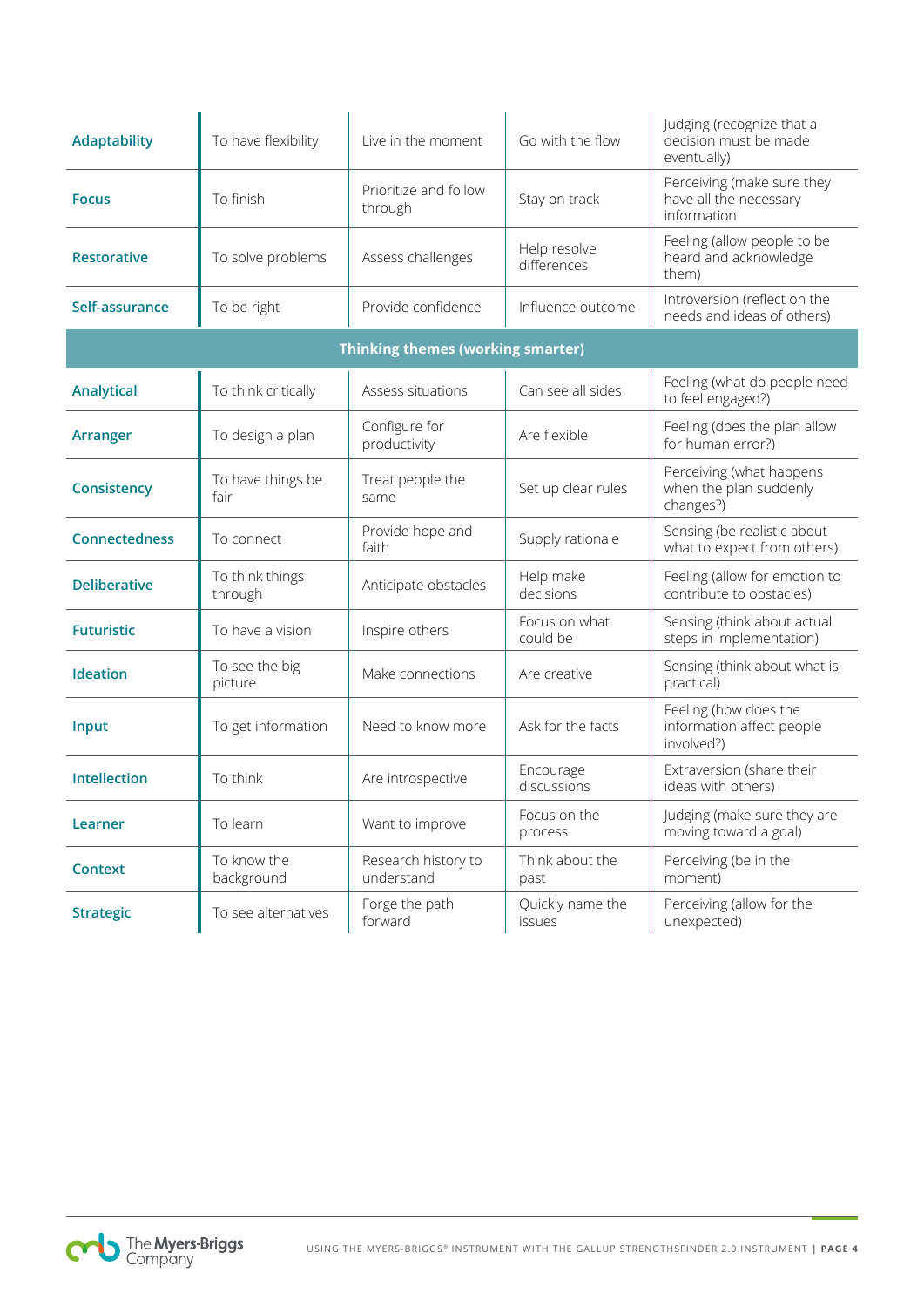#### **Practical examples**

The chart above illustrates how we can apply the principles of type development to enhance and improve the GSF strengths. As an example, let's look at how we could use the GSF and MBTI instruments together for a team-building workshop. If we recognize what a person on a team needs to feel engaged, then we can examine what he or she most naturally brings to the team first. This is revealed through the GSF strength domain. After we know what the strength is, we can hypothesize, based on the team's composition, how other team members could use this strength and how it might contribute to the team's overall effectiveness. Furthermore, we can encourage the individual to enhance his or her effectiveness on the team by flexing his or her MBTI style to accommodate the styles of other team members. By raising the self-awareness of each team contributor, we can give individuals a choice about which behaviors they will bring to the team in order to achieve the most positive results for themselves and others.

Similarly, we can use these two instruments in concert to make the best of conflict situations. For instance, if you are coaching a leader who is having difficulty with a direct report's conflict style, it will be beneficial to examine each person's MBTI style and GSF strengths. If the leader drives results by focusing on the GSF domain of Striving (working harder) and the direct report is driven by the GSF domain of Relating (working with people), conflict might arise around the amount of time each person takes to develop individual and team relationships and the perceived importance of this time investment. The direct report with the Relating GSF domain might be frustrated at times by the leader's lack of empathy in connecting with other people on the team or, for that matter, with him or her. The leader with the Striving domain might not consider the importance of these relationships in establishing the bottom line. As the coach, if you were to sit down with both people together and have a conversation about differences in function pair motivation (particularly related to Thinking and Feeling) as well as GSF strength domains, you could provide an effective, nonjudgmental way of looking at their differences. Once the differences were understood, a plan could be established to help leader and direct report work together and use each other's strengths to improve team performance.

Feedback is the currency of every individual's development. Sometimes, however, it is difficult for people to integrate feedback if it comes from only one source.When people hear a recommendation from one person, they may take it with a grain of

salt. When they get consistent feedback from a number of sources, they may listen more closely. Imagine, for example, that you are working with a high-level executive who has a successful track record of technical proficiency but has received some complaints about her managerial style.We can look at her strengths as identified by the GSF tool and her MBTI function pair to start a discussion about what she does well naturally. Then, when we start to examine her challenges, more than likely we will discover themes from both instruments that will consistently tell the same story about an interpersonal struggle or an opportunity for development. Receiving confirming feedback about a possible behavior from more than one data source may help the executive be more receptive to the information. The use of combined data from these two instruments presents a wonderful coaching opportunity to develop a client at any level in the organization.

We can conceptualize using these two instruments together as taking advantage of our peripheral vision: If we only look forward in one direction we may miss valuable perspectives. Combining the power of the GSF and MBTI instruments gives us the comprehensive view we need to move individuals and leaders to the next level.

### **Notes**

- 1. Collins, J. (2001). Good to great:Why some companies make the leap and others don't. New York: Harper Business Press.
- 2. Rath, T. (2007). StrengthsFinder 2.0. Omaha, NE: Gallup Press.
- 3. Rath, StrengthsFinder 2.0, 9.